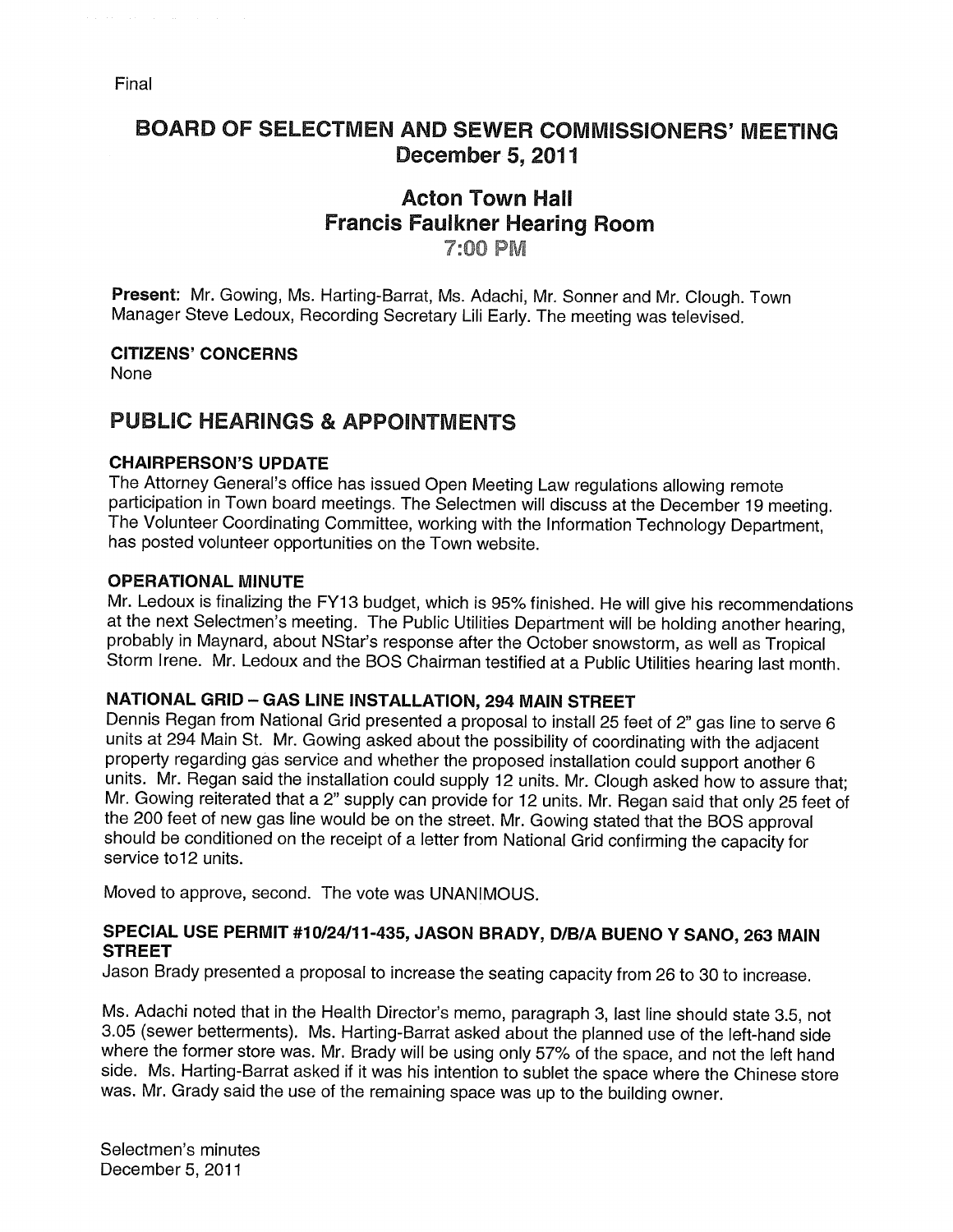Mr. Sonner questioned the adequacy of the parking facilities. Stephen Graham, Esq., attorney for Mr. Grady, stated that the parking meets the zoning requirements. Scott Mutch, Zoning Enforcement Officer, said that the bylaw requires one parking space for every three seats, meaning 10 spaces for up to 30 seats. There are 13 spaces, so parking will be adequate. Mr. Clough asked how many spaces are available on the side. Mr. Mutch indicated 6 or 7. Mr. Gowing noted the existence of two exits. Ms. Harting-Barrat noted the difficulty of using the Route 111 access/exit; Mr. Mutch believes it was designed for exiting only. Mr. Clough asked if there should be an entrance on both sides. Mr. Brady thought two entrances would be beneficial for the business. Mr. Clough asked if there would be a traffic issue. Mr. Gowing said there could be a one-way exit on Route 111. Ms. Harting-Barrat suggested retaining the option to enlarge both exits, which would be a question for the Engineering Department. Mr. Mutch recommended writing that into the decision. Mr. Gowing noted that Route 111 is a state road so that would be a state decision.

Chris Bailey, one of the two owners of the property, said the owners had looked at the curb cutthrough issue and could try to smooth out the area, although that Route 111's being a state highway limited what they could do. Mr. Sonner asked if the by-law prohibited cutting through. Mr. Clough asked if there would be a sewer betterment charge according to the seating allowed; Mr. Gowing confirmed this. Ms. Adachi asked if the Board had to decide on the exact number of seats and Mr. Mutch recommended making it a "not to exceed limit of 30."

Mr. Gowing asked for a motion to approve a not to exceed limit of 30 seats. MOVED - Ms. Adachi, second - Ms. Harting-Barrat. UNANIMOUS vote.

#### COMMON VICTUALLER'S LICENSE, JASON BRADY, DIBIA BUENO <sup>V</sup> SANO, 263 MAIN STREET

Ms. Harting-Barrat asked whether Mr. Brady had TIPS (Training for Intervention Procedures) training and whether servers would be certified to serve liquor. Mr. Brady noted that the business was not applying for a liquor license, although he intends to be recertified.

Mr. Gowing asked for a motion to approve a Common Victualler's License for Jason Brady. D/B/A Bueno y Sano. MOVED — Ms. Harting-Barrat, second - Mr. Sonner. UNANIMOUS vote.

#### 2020 COMMITTEE PRESENTATION

Mr. Sonner introduced Margaret Woolley-Bussey, Chairman, and Jim Snyder-Grant, Vice Chairman of the 2020 Committee for a presentation on the status of the committee's work on the updated comprehensive community plan for Acton. The Implementation Strategy phase is just now finishing up. They have been engaged in a long process of meeting with all the committees of the Town. As a result, they have about 100 strategies in action, ending up with 15 of the most significant ones without any priority. Preserving open space was very important to the residents. sidewalks, too. The Town needs a proactive plan to meet the housing needs according to Chapter 40B. The committee appreciates the support of the Selectmen and wants to make sure that they are on the same wavelength.

Mr. dough asked about the process of setting the priorities. Ms. Woolley-Bussey said the committee wants to have a plan in place, wait on the expensive items, think through timelines and phasing and add contingencies in the plan. Mr. Clough observed that Kelley's Corner is a priority and asked how that can be a first priority in the plan. It will come out in the phasing, according to Ms. Woolley-Bussey. She wants to have certain projects finished right away and show that the committee can make progress and keep on track. The committee wants to make sure that the plan does not simply end up on the shelf. Mr. Gowing noted that the Selectmen had approved the solar landfill for the Town, which was one of the goals in the draft plan.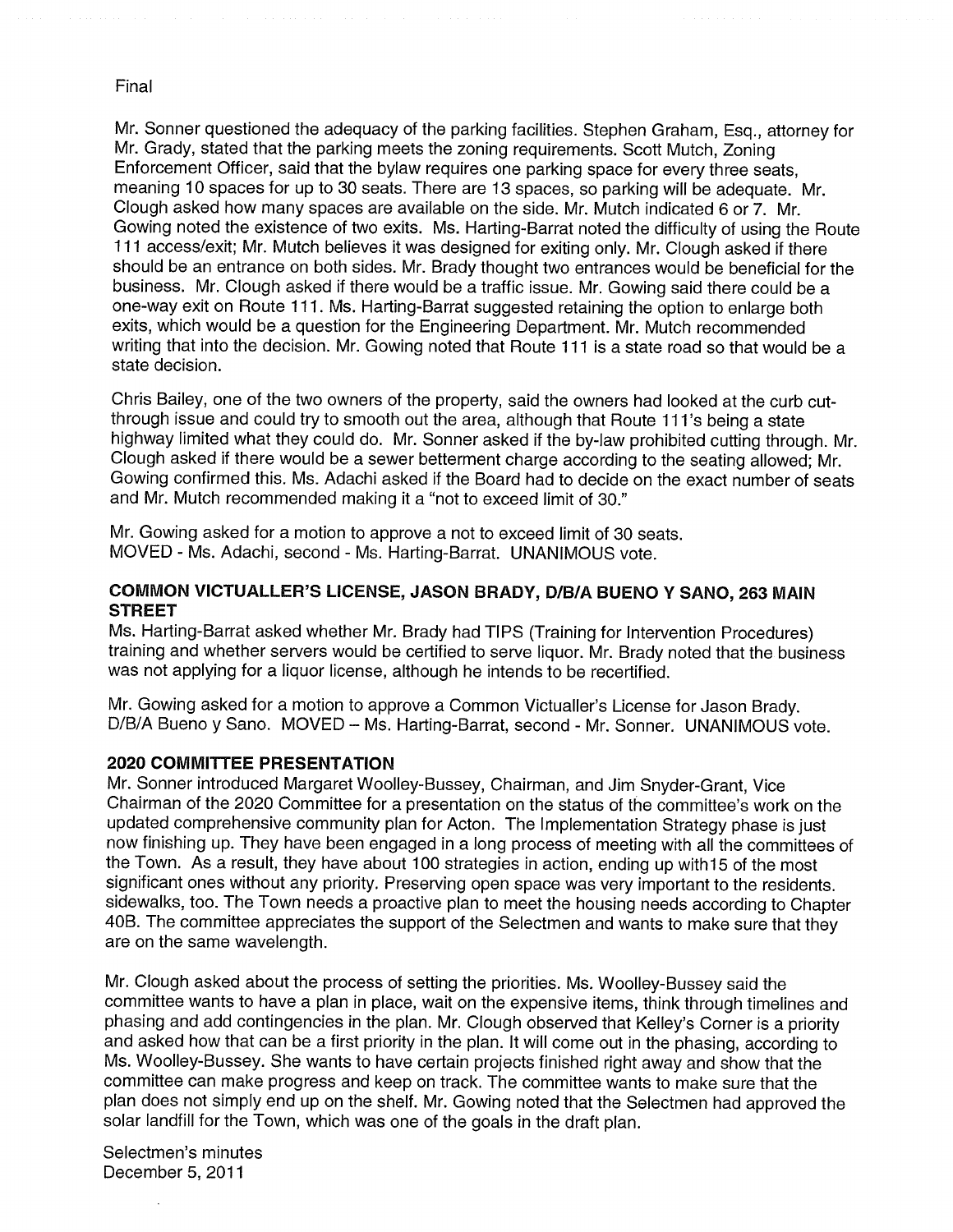Ms. Harting-Barrat thanked the committee for its work. The <sup>p</sup>lan may highlight issues for the Selectmen to research. She also suggested keeping the seniors of Acton in mind. There is <sup>a</sup> new push now for co-housing of seniors, rather than independent living. This may be an opportunity for them to stay in Acton. Ms. Woolley-Bussey wants to put <sup>a</sup> live document on-line so they can continue to accept suggestions and comments from the residents.

Mr. Gowing thanked the 2020 Committee for their hard work and mentioned that the Selectmen had heard <sup>a</sup> presentation recently about the proposed zoning reform law, CLURPA (Comprehensive Land Use Reform and Partnerships Act). He asked whether the committee had considered accounting for CLURPA in the <sup>p</sup>lan. Ms. Woolley-Bussey has not looked at the legislation yet.

Ms. Adachi expressed support for the pay-as-you-throw goa<sup>l</sup> for the transfer station. She expressed concern about the reference in the goals to Chapter 40B, which is the subject of misunderstanding; Acton <sup>2020</sup> probably will hear from the Acton Community Housing Corporation about that reference. Mr. Snyder-Grant said that the committee still had more work to do on the draft.

Dick Calandrella, Notre Dame, asked why Kelley's Corner was <sup>a</sup> priority, <sup>g</sup>iven that the Town did not own it. Ms. Woolley-Bussey said the proposed changes were feasible because the property owners wanted them and were supportive. Mr. Calandrella believed that some large property owners at Kelley's Corner were not supportive. He also questioned the need for <sup>a</sup> new senior center, <sup>g</sup>iven that the present one is under-utilized. Ms. Woolley-Bussey said that residents had indicated the need for <sup>a</sup> new senior center and community center. Those projects would be very expensive if done separately.

# ANNUAL TAX CLASSIFICATION HEARING

Mr. Ledoux introduced Brian McMullen, Principal Assessor for the Town of Acton. Mr. McMullen said that the Selectmen had to make several decisions regarding tax classifications for residential and commercial/industrial/personal property. But the Department of Revenue had not yet certified the values so the matter cannot be concluded tonight. The certification should be available in time for the Board's meeting on December 19.

After certification, the Selectmen will have to decide the following:

- 1. Whether to shift the tax burden between the "R" and the "CIP" classes
- 2. Open Space Discount
- 3. Residential Exemption
- 4. Small Commercial Exemption

In the past ten years, the Selectmen have opted for <sup>a</sup> uniform tax rate, no open space discount, no residential or business exemption. Mr. Gowing suggested that Selectmen confer with Mr. McMullen outside of the meeting about any questions. Mr. Clough looked for recommendations. Mr. McMullen responded that everyone feels the crisis which is going on, both commercial and residential.

Ms. Harting-Barrat -moved to continue to December 19, 8:40 p.m. Ms. Adachi — second. The vote was UNANIMOUS.

Final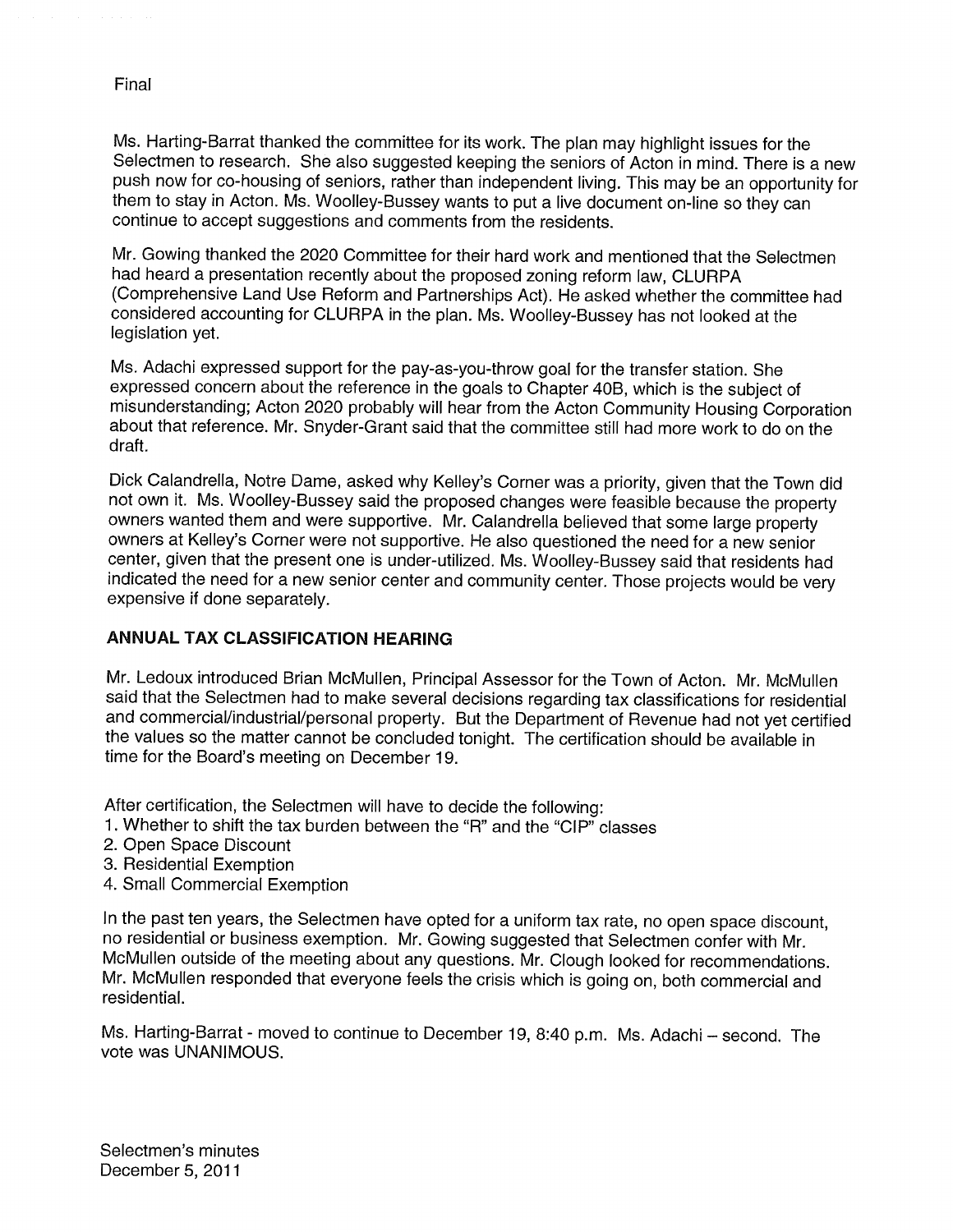# SELECTMEN'S BUSINESS

### ANNUAL LICENSE RENEWAL PROCESS

Mr. Gowing read the list of all proposed license renewals, as contained in the 2012 Renewal Master List and asked for approval by license typ for all applicants thereunder, subject to comments and holding actions, if any, pertaining to those applicants:

1) License to Expose, Keep for Sale, and to Sell all Kinds of Alcoholic Beverages to be drunk on the premises.

- Hold on Daniela's Tacorita, for which the Board will have a hearing on12/19/2011
- The Scupper Jack's license currently is held by the Bankruptcy Court and will be renewed by the Court
- Sprigs open hours are changed to Tuesday through Friday, 5:30 to 8:30PM Needs to be amended

Mr. Gowing - moved to approve, second - Ms. Adachi. The vote was UNANIMOUS.

2) Retail Package Goods Store License to Expose, Keep for Sale, and to Sell all Kinds of Alcoholic beverages, not to be drunk on the premises.

Mr. Gowing - moved to approve, second - Ms. Harting-Barrat. The vote was UNANIMOUS.

3) Retail Package Goods Store License to Expose, Keep for Sale, and to Sell Wines and Malt Beverages not to be drunk on the premises.

Mr. Gowing -moved to approve, second - Ms. Harting-Barrat. The vote was UNANIMOUS.

4) Common Victualler License to Expose, Keep for Sale, and to Sell Wines and Malt to be drunk on premises.

Milldam Partners. Inc. d/b/a Savory Lane will be changed to Local Table

Mr. Gowing - moved to approve, second - Mr. Sonner. The vote was UNANIMOUS.

5) Carry-in Liquor Licenses

Mr. Gowing - moved to approve, second - Mr. Clough. The vote was UNANIMOUS.

6) Class II Used Car Licenses

Mr. Gowing - moved to approve, second - Mr. Sonner. The vote was UNANIMOUS.

7) Class <sup>I</sup> New Car Licenses

Mr. Gowing - moved to approve, second - Mr. Sonner. The vote UNANIMOUS.

8) Entertainment Licenses

Mr. Gowing - moved to approve, second - Ms. Harting-Barrat. The vote was UNANIMOUS.

9) Bowling Alley and Billiard Table License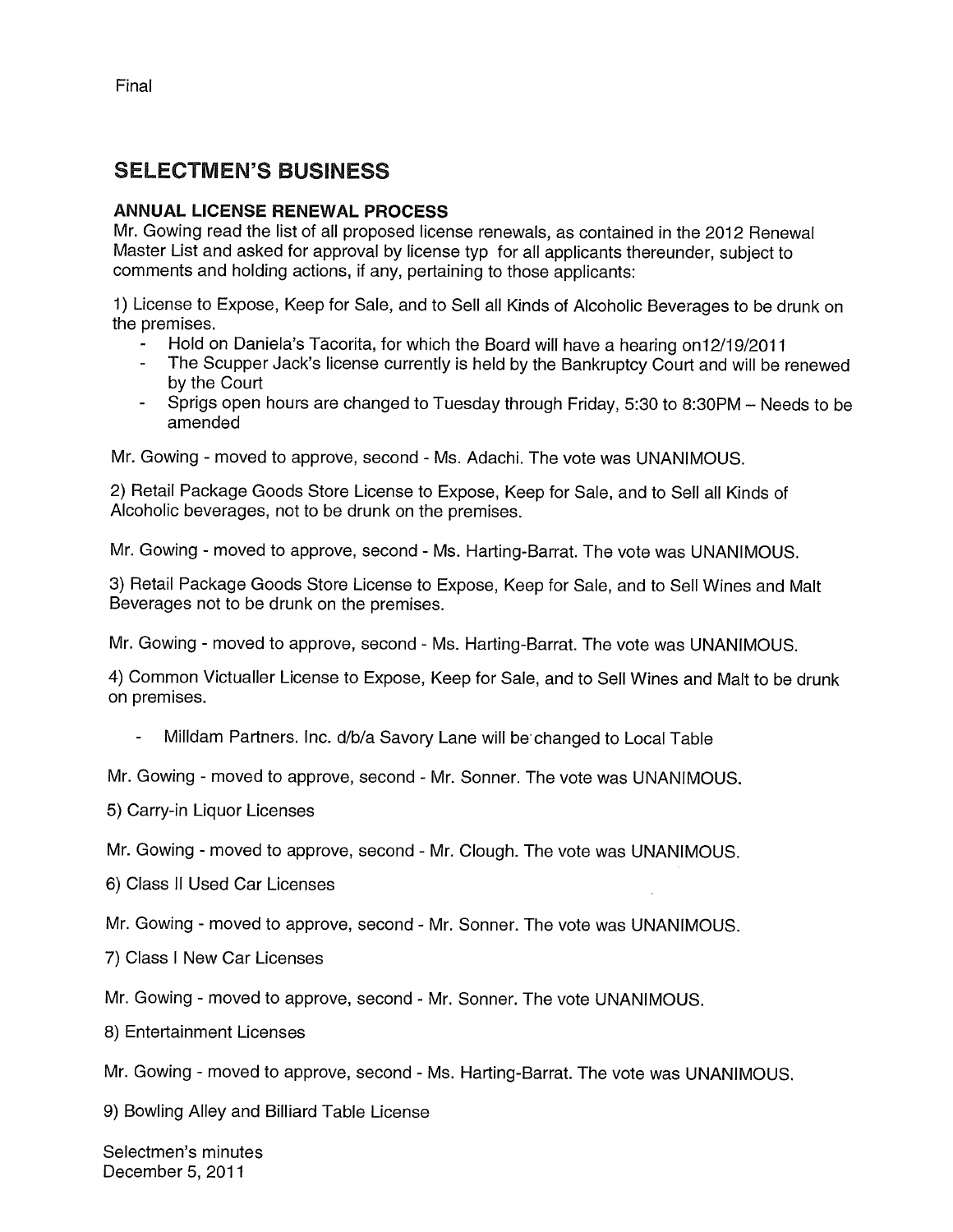Mr. Gowing - moved to approve, second - Ms. Harting-Barrat. The vote was UNANIMOUS.

10) 24 Hour Permit

Mr. Gowing - moved to approve, second- Mr. Clough. The vote was UNANIMOUS.

11) Automatic Amusement Devices

Mr. Gowing - moved to approve, second- Mr. Sonner. The vote was UNANIMOUS.

12) Taxi Cab License

Mr. Gowing - moved to approve, second- Mr. Clough. The vote was UNANIMOUS.

13) Taxi Cab Drivers License

Mr. Gowing -moved to approve, second - Ms. Harting-Barrat. The vote was UNANIMOUS.

14) License to Tell Fortune for Money

Mr. Gowing - moved to approve, second- Mr. Sonner. The vote was UNANIMOUS.

15) Common Victualer Licenses

Mr. Gowing -moved to approve, second - Ms. Harting-Barrat. The vote was UNANIMOUS.

#### ESTABLISH GOALS AND ESTABLISH MANAGEMENT TEAM FOR INFORMAL HEALTH INSURANCE PROCESS

Mr. Sonner recused himself because of a potential conflict of interest due to his wife's being an Acton teacher and officer in the teachers' union, and left the meeting room. Mr. Clough and Ms. Harting-Barrat recused themselves due to potential conflicts of interest.

Ms. Adachi read the full text of the motion to invoke the Rule of Necessity. Moved - Mr. Clough, second - Mr. Gowing. Clerk roll call vote: Mr. Gowing, Ms. Harting-Barrat, Mr. Clough, Ms. Adachi — all AYES.

Mr. Ledoux explained the proposed structure and process that he had developed since the Board's meeting on November 21 in order to assure that the informal discussion make progress by the Board's deadline of February 6. Mr. Ledoux proposes a management team consisting of 5 people:

Member of the Board of Selectmen Town Manager Member of the School Committee Town Human Resources Director Acton Public Schools Human Resources Director

Other Town staff members may weigh in with their expertise as the committee requires. Although the School Committee doesn't have a role per se under Chapter 69, Mr. Ledoux feels the Committee's involvement is important, as it knows its unions and has useful, relevant knowledge to share. Lauren Rosenzweig Morton as agreed to be the facilitator of the discussions.

Mr. Gowing said Superintendent Steven Mills had been invited to participate but declined. The local schools and District have recommended Kim McOsker as the School Committee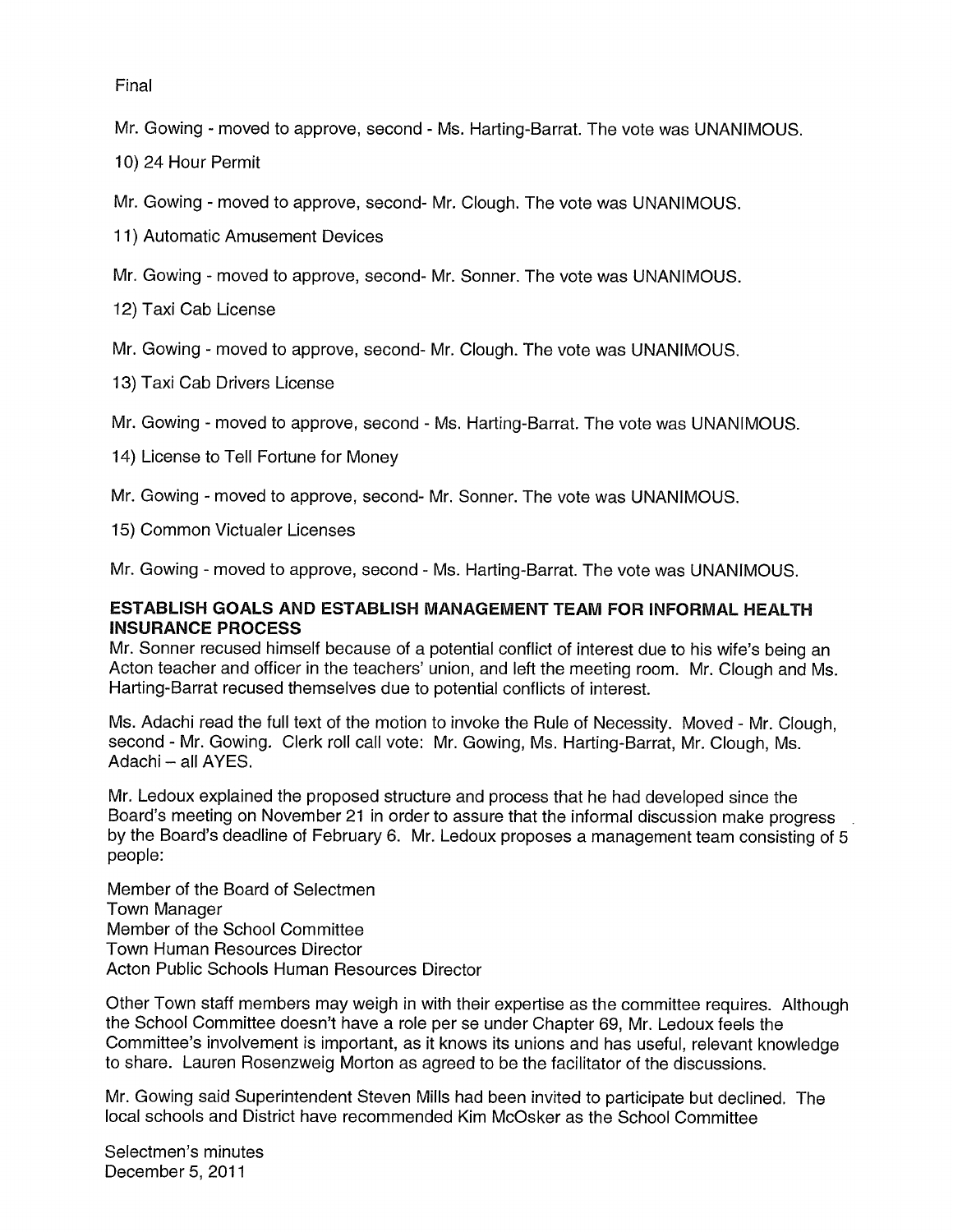representative; the committee also will include Marianne Fleckner, the Town Human Resources Director and Marie Altieri, APS Human Resources Director; and in consideration of the need for a flexible schedule and due to her legal background, Mr. Gowing recommends Ms. Adachi as the Board representative.

Mr. Clough inquired about how the Selectmen not on the committee would stay informed. Mr. Ledoux said that the meetings would be public, and that he and Ms. Adachi would be providing updates. The process would not be bargaining, but the unions could elect to waive some bargaining rights. If that happened the meetings would be executive session. Other than that, the meetings would be open to the public. There would be minutes. Ms. Harting-Barrat asked about Board member participation in the discussion; Mr. Ledoux said the discussion would be principally among committee members but the Board could discuss the ground rules on Wednesday.

Sandy Bean, 451 Main Street, asked that the committee include a representative of retired employees. Mr. Ledoux said the state had selected Malcolm McGregor to represent all retirees.

Charlie Kadlec asked about the name of the committee. Mr. Ledoux said he had been calling it the "Management Team." Mr. Gowing agreed that a name would be a good idea and the Board could discuss it at the meeting on Wednesday, December 7, he also suggested having a Facebook or Twitter link so people could follow the progress. Mr. Kadlec noted people could sign up via the Town for e-mail notifications.

Mr. Kadlec said that one issue emerging from the Board's last meeting was that that most people have no idea about the Town's financial situation. The lack of information is the problem. Mr. Ledoux said the issue was on his agenda for the December 7 meeting.

Lauren Rosenzweig Morton, Marshall Path, asked whether there was a complete list of retirees and addresses so that all could be notified. Mr. Ledoux and Mr. Gowing responded that the Human Resources directors would have that type of information.

Mr. Ledoux said the Board needed to set goals in order to gauge whether the committee was making progress with respect to insurance savings. The primary objective is to set the financial goal. The Segal and Cook & Company reports suggested that \$600K in savings per year would be possible, so Mr. Ledoux suggested that number as a goal. The committee could look at unifying plans, changing certain plan features, wellness plans, uniform co-pays, joint/regional purchase options, considering lower deductibles for lesser-paid employees, etc. He will be looking for the Board's guidance on Wednesday.

Ms. Harting-Barrat said insurance is so complicated and the employees she has been hearing from do not understand how all of the pieces fit together, so it is important to simplify the process if there is to be sufficient understanding for an agreement, for example, by providing pricing for specific services. She added that the insurers should come in to make presentations. Mr. Ledoux said all of that will be discussed at the meeting on Wednesday.

Ms. Adachi asked whether the aim was to achieve \$600K phased in, as contracts expired. Mr. Ledoux said it depended on whether the unions agreed to open their contracts. She noted that she had been prepared to move forward under Chapter 69 but then to have a long discussion. She agreed that insurance could be complicated but said that there were people, possibly the Human Resources directors, who were skilled in explaining complicated issues in a way that ordinary people who were not benefits specialists could understand. She agreed with Mr. Ledoux that the committee would have to look at a lot of options, do a lot of number-crunching in not very much time.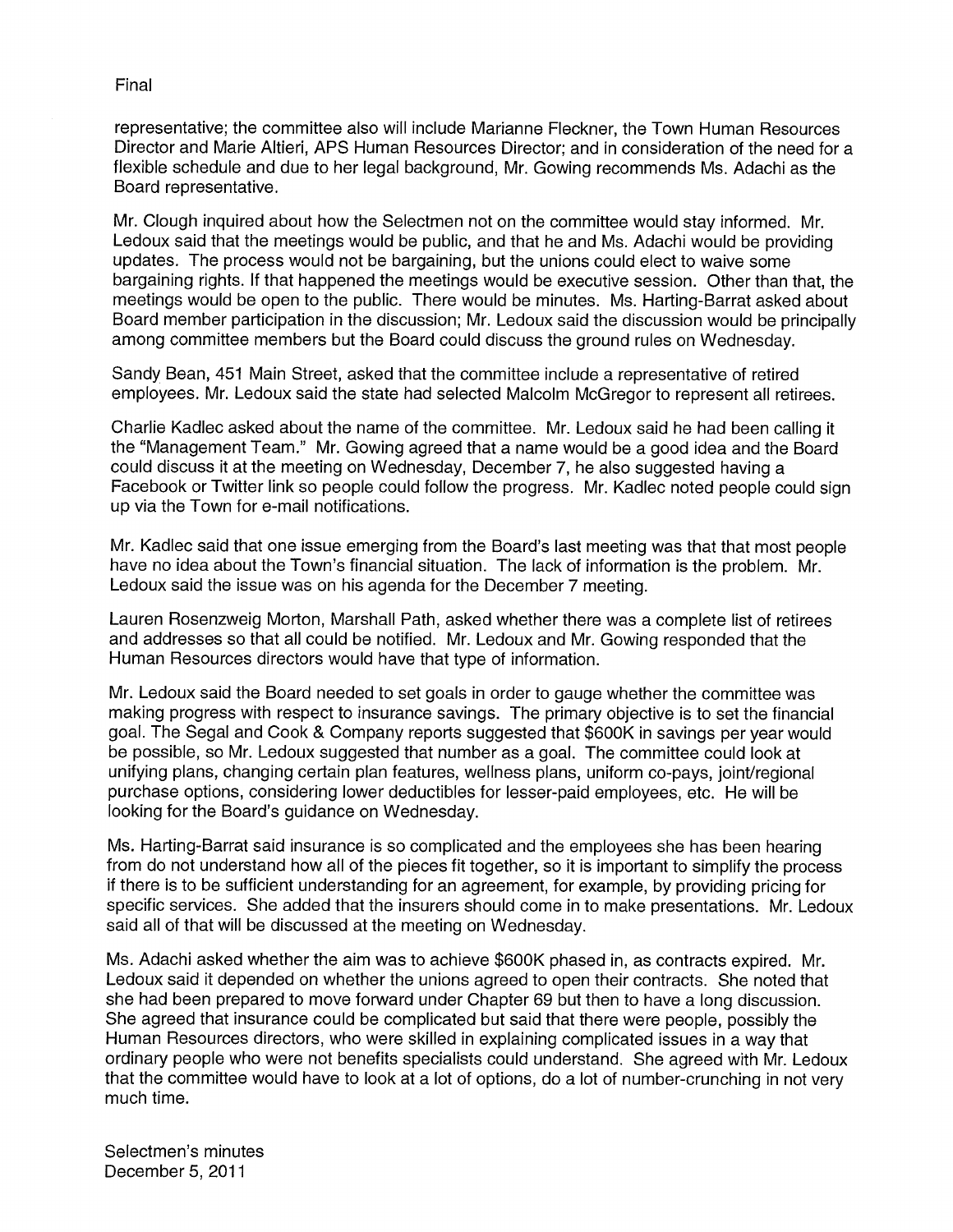Mr. Clough said the \$600K figure was possible, and asked in which time period it was to be achieved. He said the issue needs to be resolved this year, and \$600K this year makes sense.

Mr. Gowing agreed with Ms. Harting-Barrat that when the carriers present to the committee, they should present information on some common procedures for purposes of comparison. Mr. Ledoux said that the unions also would have an opportunity to weigh in on what they would like to hear about.

Ms. Harting-Barrat related the experience of the Town of Weymouth, which voted for Chapter 69. Weymouth was supposed to save \$680K and didn't reach \$550K of savings; in the second year the retirees' payments were 82% higher than anticipated. We need to be sure that doing this will result in savings.

Mr. Gowing - Moved to create <sup>a</sup> Management Team to engage the various unions in discussion to modify our healthcare <sup>p</sup>lan with the goa<sup>l</sup> of savings of \$600,000 second - Ms. Harting-Barrat. The vote was UNANIMOUS.

Mr. Sonner returned to the meeting.

#### DISCLOSURE OF FINANCIAL INTEREST BY <sup>A</sup> SPECIAL EMPLOYEE, MARY WILSON, ACTON BOXBOROUGH ARTS COUNCIL

Ms. Adachi, ABCC liaison, explained that Ms. Mary Wilson, <sup>a</sup> member of the ABCC, has applied for two grants from the ABCC for her theater company. Each grant is \$2,500. Ms. Wilson receives <sup>a</sup> stipend out of her organization's total funding. The ABCC receives an annual grant from the state of under \$10,000 to distribute to applicants; the grants to applicants typically are modest, some no more than \$500.00. Ms. Wilson has completed and submitted a disclosure of potential conflict form and will recuse herself from the ABCC discussion of her application. Whether the ABCC will approve Ms. Wilson's applications is unknown.

Ms. Adachi and Mr. Gowing noted that this is <sup>a</sup> pretty common occurrence on the Cultural Council, with Council members also being members of groups potentially interested in applying for ABCC grants. Mr. Gowing agrees that Ms. Wilson must recuse herself from the Council's discussion.

Mr. Gowing - Moved that the Board accept the disclosure and authorize Ms. Wilson to participate in ABCC discussions but must recuse herself from discussions pertaining to her organization's applications, second- Mr. Clough seconded the motion. The vote was UNANIMOUS.

# REQUEST TO PAY THE SEWER BETTERMENT COSTS AT THE CLOSING - MARK STARR, 99 PARKER STREET AFFORDABLE HOUSING UNIT

Mr. Gowing explained that this was <sup>a</sup> local-initiative project providing affordable housing, including <sup>a</sup> unit for <sup>a</sup> veteran. The Town's sewer district regulations require payment of sewer betterment fees at issuance of the occupancy permit. Developer Mark Starr would like to pay the fee at closing, rather than when the occupancy permit issues. Mr. Ledoux noted that this subject was not on the original agenda.

Mr. Gowing — moved to allow Mr. Starr to pay the Sewer Betterment Fee at closing, rather than when the occupancy permit is issued, second - Ms. Harting-Barrat.

Mr. Clough asked how we know this gets paid. Mr. Ledoux said that Health Director Doug Halley manages sewer betterment issues and will monitor this project, which has only <sup>6</sup> units.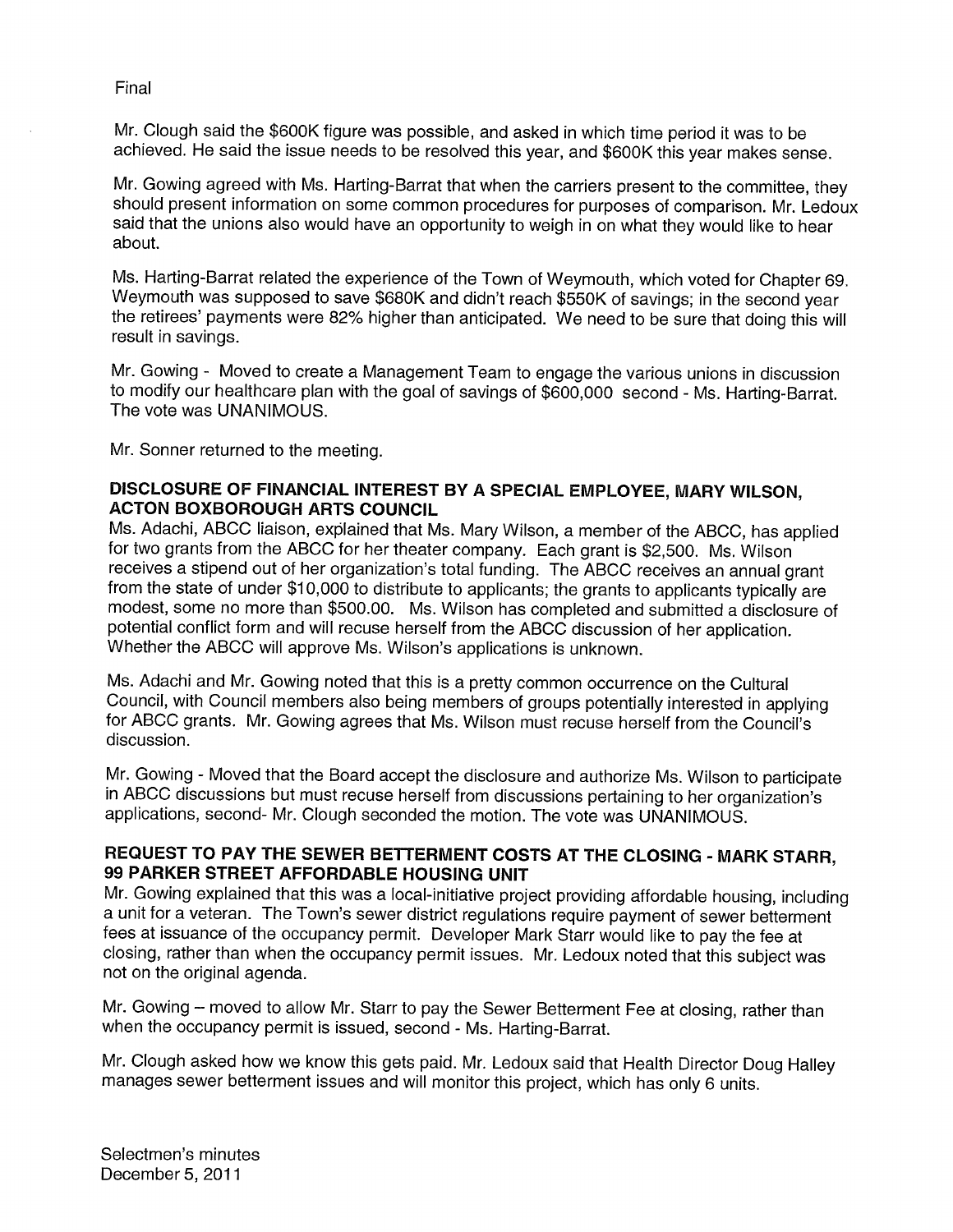Ms. Adachi noted that Mr. Halley had said that he would be comfortable with the proposed arrangement as long as there was an agreement to that effect. Mr. Ledoux said that he and Mr. Halley would come up with an agreement with Mr. Starr. Mr. Gowing noted that Town Counsel had recommended a clarifying amendment of the policy by the Board, but the Selectmen also could address this issue on a case-by-case basis.

Mr. Sonner asked how much of a precedent the Board would be setting, and whether the Board should be setting guidelines for when to make exceptions. Mr. Gowing said the Board already had set a precedent with an earlier affordable-housing project (4 High Street). Mr. Sonner asked in what instance the Board would say "no," whether depending on project size, or if there was no affordable housing, etc. Mr. Gowing said without affordable housing the Board would not make an exception. Mr. Sonner asked if the Board would make an exception for a friendly 40B, would it say "no" for an "unfriendly" 40B. He would like establish ahead of time what the standards for exceptions are. Ms. Adachi read from Sewer Commission Policy 2010-01, describing considerations for the Board's granting requests for relief from the sewer bylaw: LIP projects, protection of open space, applicant in good standing with Town, etc. Ms. Adachi suggested that the Board re-visit the policy to see whether everyone was comfortable with it. Ms. Harting-Barrat said it was an older policy and she recalled that the intent was to allow the Board to delay payment of the betterment fees if appropriate for affordable housing projects. Mr. Clough expressed concerns about applying such a policy to 40B projects. Mr. Gowing said that the Board needed to develop a policy, perhaps after Town Meeting. Ms. Adachi noted Town Counsel's recommendation for clarification of the policy, but agreed that the Board had the authority to approve the current request without first having to amend the policy.

Mr. Gowing asked Mr. Ledoux to add the policy discussion to the agenda for the first BOS meeting in May.

Hearing no further discussion, Mr. Gowing called for a vote on the motion. The vote was UNANIMOUS.

# SELECTMEN'S REPORTS

Mr. Clough reported that the Economic Development Committee will be meeting this week with the Historic District Commission to discuss the sign bylaw issues. The EDO still needs the list of businesses and Kim Gorman in the Planning Department has arranged for a subscription to the Nielson database. Kelley's Corner came up in discussion by several members again and at least one property owner who has experienced this with the EDC in another town would like to come and discuss this.

The Finance Committee had 9 "white paper" projects on OPEB, etc., which have been consolidated into a single point-of-view document, which has gone through several drafts. The objective was to have it finished by the end of last week. We should have it very soon and this may be of relevance to the budgeting project.

Mr. Sonner had no committee reports.

Ms. Harting-Barrat reported on the Nursing Service. Emerson Hospital has a big banner lauding their services, which actually did not rate as high as the Acton Nursing Service's; so the Nursing Service is working on its own banner. There is an independent link called CivicPlus to which our website will be connected. The Nursing Service is working on marketing. The Friends of Acton Nursing Service had letters in the Acton Unlimited, Globe, Lowell Sun this week. Nursing Service brochures have been distributed to doctors' offices. The Nursing Service is conferring with the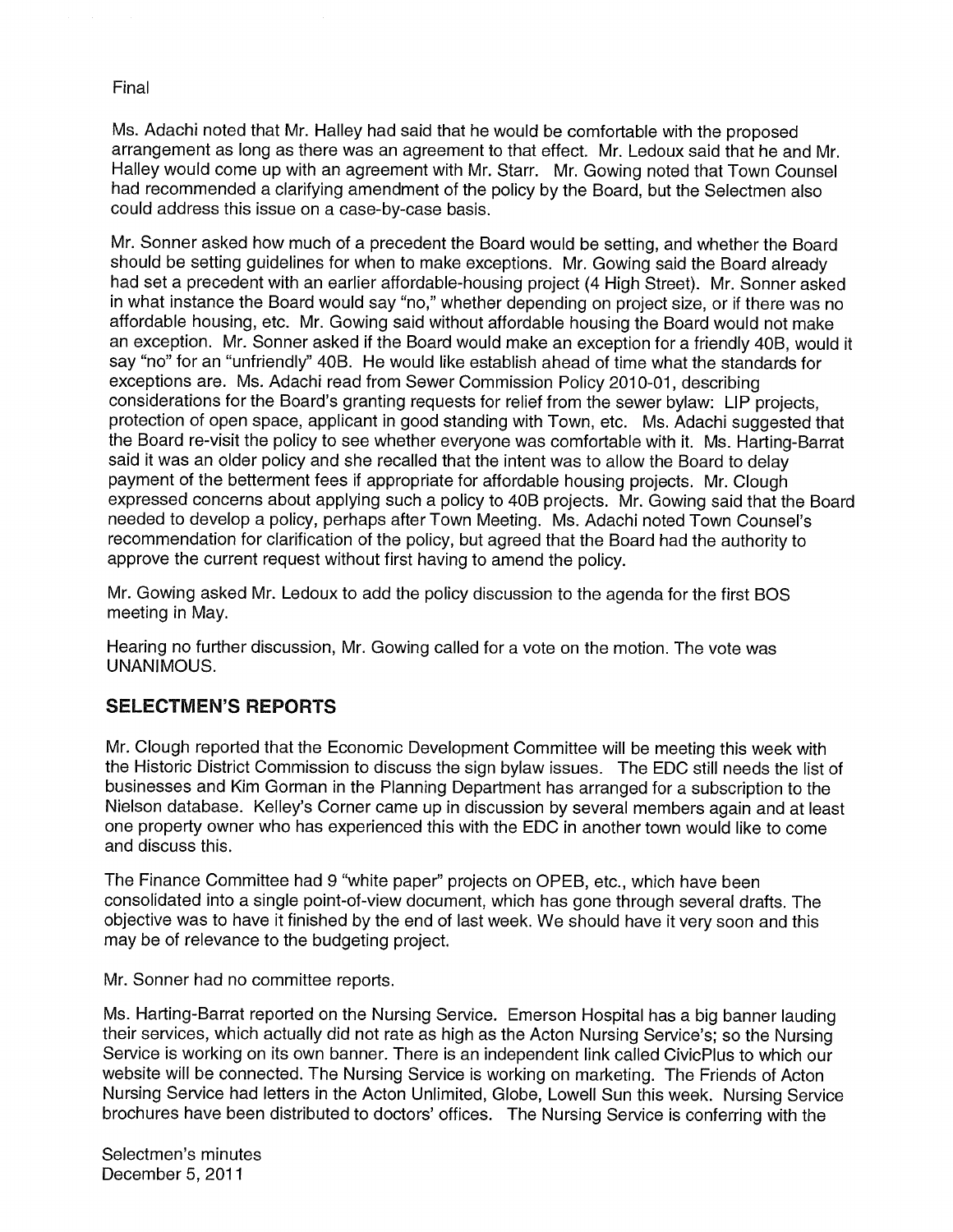Acton Pharmacy to explore the possibility of a travel clinic. There will be a Planning Board meeting tomorrow.

Ms. Adachi attended a meeting of the Acton Community Housing Corporation last Thursday. She had drafted the Board's letter endorsing the Meadows project and Mr. Gowing signed it in time for Chairman Nancy Tavernier to receive a copy just before the meeting. If all goes well, construction will begin about a year after the proponents first started meeting with the ACHC, and this is for a so-called friendly 40B project. Ms. Adachi mentioned seeing photographs online of the completed 99 Parker affordable housing project, which looks very nice. The Commission on Disability and Community Preservation Committee both meet on Thursday; the Conservation Commission will be discussing HyBid Farm at its meeting on Wednesday, when the Water Resources Advisory Committee also is meeting. She is chipping away at minutes.

Mr. Gowing reported that the MTBA is earmarking \$228M of their budget for accessibility improvements on commuter rails and "heavy rails," that is Red Line, Green Line, etc. Lauren Rosenzweig Morton, the Town's contact, reported that the MAPC Legislative Committee endorsed HB 901, the home rule petition which will allow Acton and other municipalities to use funds from parking lots for shuttle services. The Senior Center Building Committee discussed spinning off a sub-committee to work on a new community center study and confer with Acton 2020. The Senior Tax Advisory Council, which provides tax relief for senior citizens, is doing annual outreach contributions welcome and is exploring marketing and advertising opportunities, the STAC also provided an update on the status of the senior tax relief bill.

Mr. Kadlec asked whether the Board had voted to close the warrant. Mr. Gowing said no. Mr. Kadlec noted that historically the warrant-closing is at the end of December, which is a bad time for citizens to submit articles, given the holidays, etc., the deadline was set back in the time of typewriters. He suggested changing the deadline to the end of January.

Ms. Harting-Barrat mentioned that she had heard that the MBTA would cut back on commuter rail service in bad weather. Mr. Gowing said the cutback would be only when the Governor declared a state of emergency. Ms. Harting-Barrat said the MBTA notice did not say only in a state of emergency.

Dick Calandrella asked whether the Selectmen would consider Mr. Kadlec's suggestion about the warrant deadline. Mr. Gowing said the Board would take it under consideration, but right now the date is at the end of December.

### CONSENT

Agenda Items 13. through 20 — two items held.

Item 13 - solar installation on former landfill - Mr. Clough hold. He asked whether the Department of Environmental Protection really was fine with the proposal, and how to ensure that the work was done without disturbing the cap. Mr. Ledoux said that Ameresco will be responsible for any upgrades to the landfill necessary to meeting DEP standards. At a meeting a year ago, Mr. Ledoux and Ms. Adachi attended a meeting with DEP and learned of a similar installation in Greenfield. The Town will work out the necessary terms. The ultimate liability is with the Town. The Town may require a bond or insurance from Ameresco.

Mr. Gowing suggested that because the solar panel installation will take away land needed for equipment storage, etc, the Town might pursue the swap of forest land for the land on the other side of Quarry Road. The installation will help to wean the Town-side off carbon-based energy.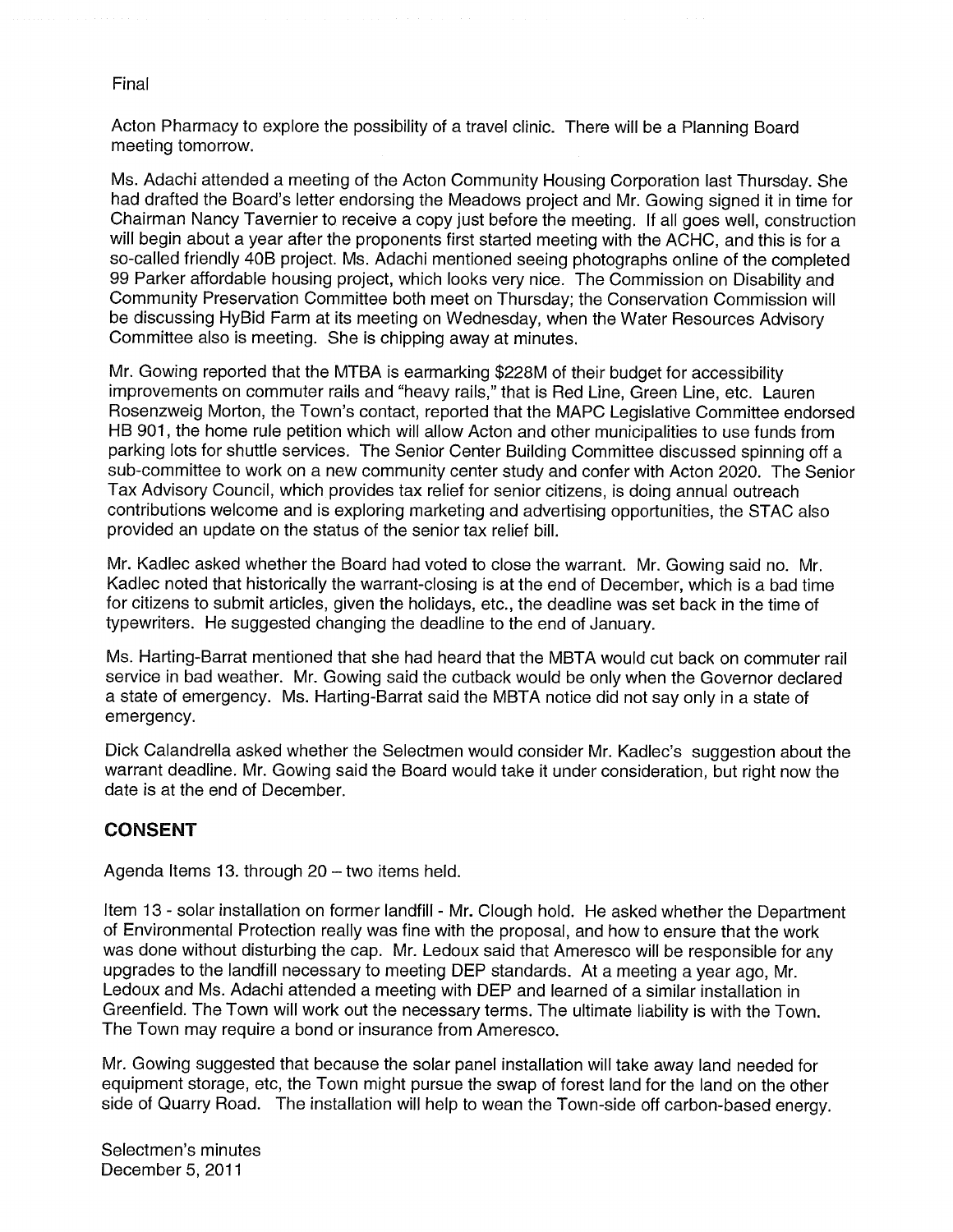Ms. Adachi asked about the information in the materials stating that the Town would reimburse Ameresco for any leasehold taxes, and specifically how much that might be. Mr. Ledoux said that the Town Assessor has not made an assessment yet. This needs to get resolved very soon. Ms. Harting-Barrat asked whether DEP had said the cap was fine. Mr. Ledoux said that depended on the structure supporting the panels; he understands that the proposal is for a floating structure. Mr. Ledoux added that the cap was under the old regulations and it was unclear whether the state would enforce new capping regulations.

Item 15 - fee waiver request for American Cancer Society Relay, NARA - Mr. Sonner hold. He clarified that the waiver is \$1,000 for logistical support as well as the fee.

The vote was UNANIMOUS.

At 10:15 PM Mr. Gowing - moved to adjourn the meeting, second - Ms. Adachi. The vote was UNANIMOUS.

Lili Early, Recording Secretary

fan Kluben Janet K. Adachi, Clerk

Date: 27 February 2012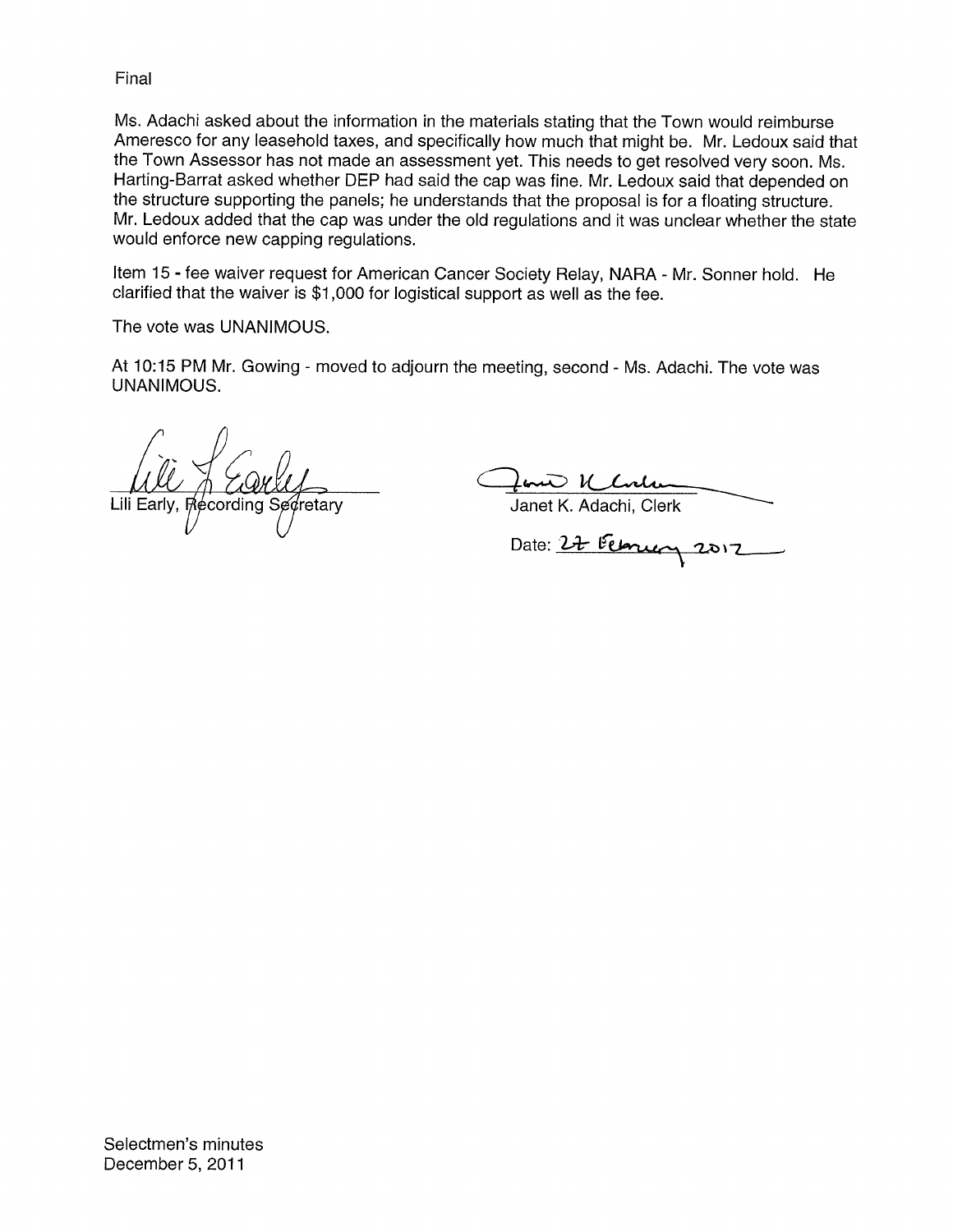# BOARD OF SELECTMEN & SEWER COMMISSIONERS' MEETING AGENDA

Francis Faulkner Hearing Room December 5, 2011 7:00 PM

# I. CITIZENS' CONCERNS

# II. PUBLIC HEARINGS AND APPOINTMENTS

- 1. 7:05 CHAIRMAN'S UPDATE The Chair will briefly update the Board
- 2. 7:10 OPERATIONAL MINUTE The Town Manager will provide a brief report
- 3. 7:15 NATIONAL GRID GAS LINE INSTALLATION, 294 MAIN STREET. Enclosed please find materials in the subject regard
- 4. 7:20 SPECIAL USE PERMIT #10/24/11- 435, JASON BRADY, D/B/A BUENO Y SANO, 263 MAIN STREET - TO INCREASE SEATING Enclosed please find materials in the subject regard
- 5. 7:30 COMMON VICTUALLER'S LICENSE, JASON BRADY, D/B/A BUENO Y SANO, 263 MAIN STREET ACTON Enclosed please find materials in the subject regard
- 6. 7:40 2020 COMMITTEE PRESENTATION Enclosed please find materials in the subject regard
- 7. 8:05 ANNUAL TAX CLASSIFICATION HEARING Enclosed please find materials in the subject regard

# III. SELECTMEN'S BUSINESS

8. ANNUAL LICENSE RENEWAL PROCESS Enclosed please find materials in the subject regard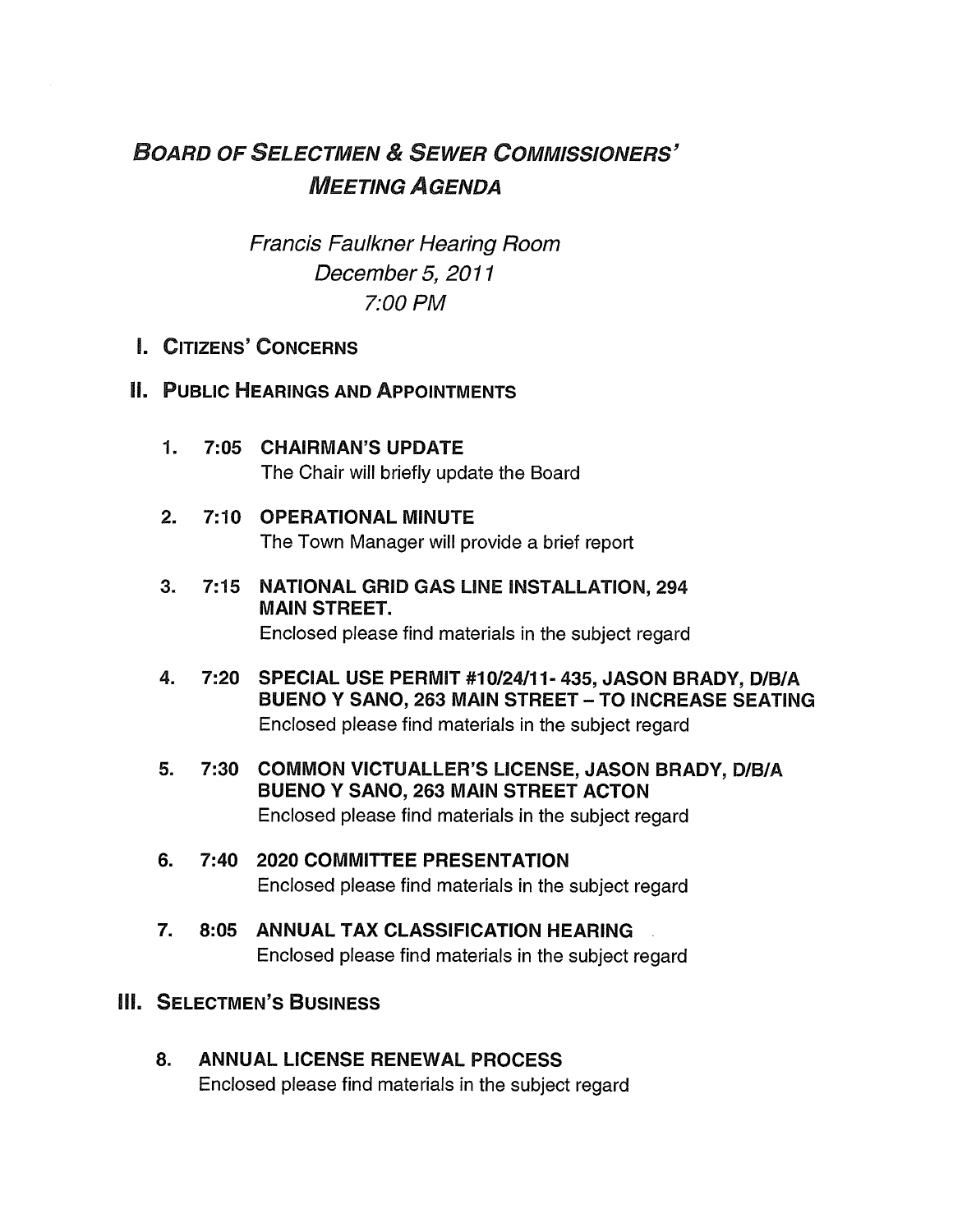- 9. ESTABLISH GOALS AND ESTABLISH MANAGEMENT TEAM FOR INFORMAL HEALTH INSURANCE PROCESS The Board will need to Invoke the Rule of Necessity re: Chapter 69 Enclosed please find materials in the subject regard
- 10. DISCLOSURE OF FINANCIAL INTEREST BY A SPECIAL EMPLOYEE, MARY WILSON, ACTON BOXBOROUGH ARTS COUNCIL Enclosed please find materials in the subject regard
- 11. REQUEST TO PAY THE SEWER BETTERMENT COSTS AT THE CLOSING. MARK STARR, 99 PARKER STREET AFFORDABLE HOUSING UNIT (Added as it was not anticipated prior to the setting of the agenda) Enclosed please find materials in the subject regard
	- 12. SELECTMEN'S REPORTS
- V. CONSENT AGENDA
	- 13. AUTHORIZE THE TOWN MANAGER TO ENTER INTO A CONTRACT FOR SOLAR INSTALLATION AT THE FORMER LANDFILL
	- 14. CONFIDENTIAL ELIZABETH WHITE FUND GRANTS (Added as it was not anticipated prior to the setting of the Agenda) Enclosed please find Confidential materials in the subject regard
	- 15. FEE WAIVER REQUEST, AMERICAN CANCER SOCIETY'S RELAY FOR LIFE, NARA PARK Enclosed please find materials in the subject regard
	- 16. COMMITTEE APPOINTMENT, DIA CHIGAS, MORRISON FARM COMMITTEE Enclosed please find materials in the subject regard
	- 17. DISPOSAL OF OBSOLETE MATERIALS, MEMORIAL LIBRARY

Enclosed please find materials in the subject regard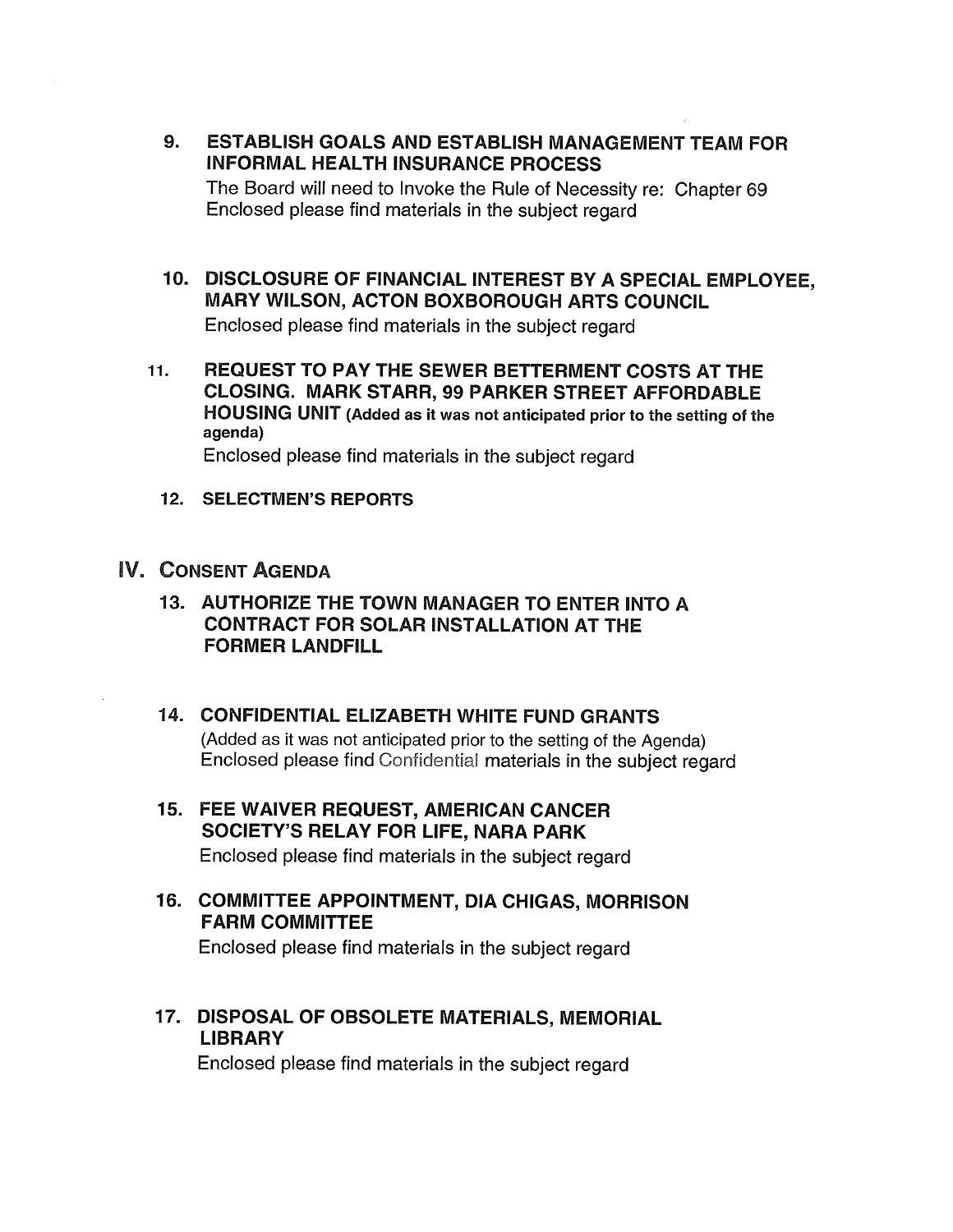# 18. ACCEPT GIFT, RECREATION DEPARTMENT

Enclosed please find six donations totaling \$600.00 to be used for Goward Field Playground improvements

# 19. ACCEPT GIFT, RECREATION DEPARTMENT

Enclosed please find a gift of \$1,188.00 from Wetherbee Plaza to be used to support 2012 Summer activities and concerts at NARA Park

### 20. ACCEPT GIFT, CONSERVATION DEPARTMENT

Enclosed please find a donation of \$108.71 from Eagle Scout Michael Szewczyk to be used for conservation land trail maintenance

# V. EXECUTIVE SESSION

# ADDITIONAL INFORMATION

Enclosed please find additional correspondence that is strictly informational and requires no Board action

# FUTURE AGENDAS

To facilitate scheduling for interested parties, the following items are scheduled for discussion on future agendas. This is not a complete agenda.

#### DECEMBER 19 JAN 9

Town Manager to Present Budget Green Action - Debby Andell Site Plan #7/6/11-433 - Powder Mill Road Report of the Senior Ctr. Building committee Daniela's Tacorito— liquor license violation hearing

MINUTES PENDING VOTES January 8, October 17, November 7, 21

#### PENDING COMMITTEE APPOINTMENTS:

Dia Chigas, Morrison Farm Committee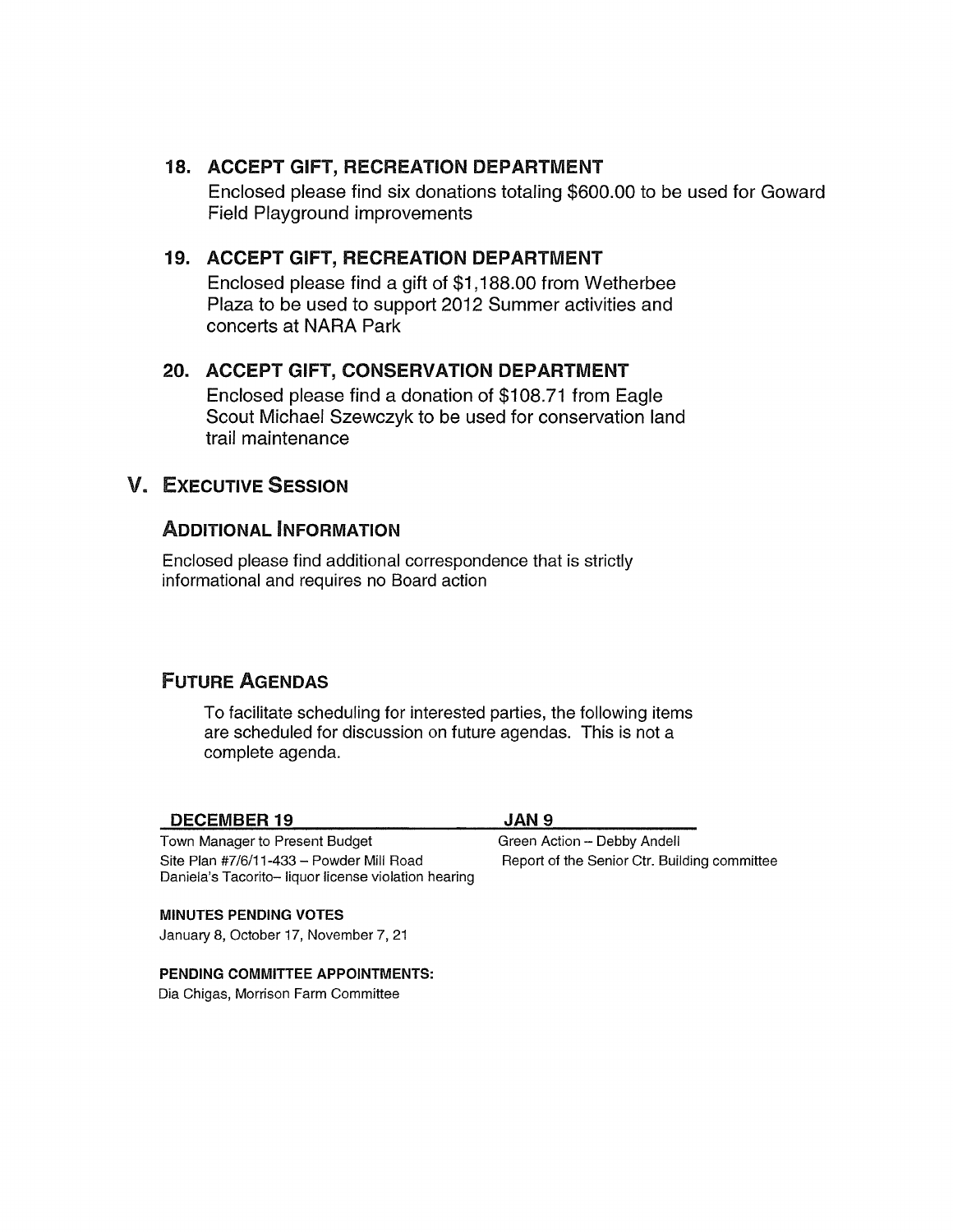### Motion to Invoke Rule of Necessity Relative to Chapter 69 Process, Chapter 69 Evaluation and Chapter 69 Vote

### Board of Selectmen's Meeting December 5, 2011

Whereas Chapter 69 of the Acts of 2011 and the Regulations of the Executive Office for Administration and Finance, 801 CMR 52.00, establish a process to change health insurance benefits under M.G.L. c. 32B, §§ 21-23 (the "Chapter 69 Process").

Whereas, M.G.L. c. 32B,  $\S 21(a)$  provides that, "Any political subdivision electing to change health insurance benefits under sections 22 or 23 shall do so in the following manner: ... in a town, by vote of the board of selectmen ..." (the "Chapter 69 Vote").

Whereas, M.G.L. c. 32B, § 21(b) provides that, "Prior to implementing any changes authorized under sections 22 or 23, the appropriate public authority shall evaluate its health insurance coverage and determine the savings that may be realized after the first 12 months of implementation of plan design changes or upon transfer of its subscribers to the commission" (the "Chapter 69 Evaluation").

Whereas, Chapter 69 does not give any board or authority, other than the Board of Selectmen ("Board") of the Town of Acton ("Town"), the legal authority to take the Chapter 69 Vote, conduct Chapter 69 Evaluation and/or engage in the Chapter 69 Process for the Town to change health insurance benefits under M.G.L. c. 32B,  $\S$  21-23 and its implementing regulations.

Whereas the preamble confirms that Chapter 69's purpose "is immediately to authorize municipalities to implement local health insurance changes" and Chapter 69 "is hereby declared to be an emergency law, necessary for the immediate preservation of the public convenience."

Whereas the Board is therefore legally required to act as soon as possible on whether the Town should elect to engage in the process to change health insurance benefits under M.G.L. c. 32B, § 21-23.

Whereas at an open meeting on November 21, 2011, the Board voted to engage in an informal process with Acton's public sector unions in an effort to address mutual concerns the parties have regarding group health insurance and the cost of delivering health insurance to the employees of the Town of Acton (the "Informal Process"), and based on the results of the Informal Process to determine at a meeting on February 6, 2012, whether to extend or conclude the Informal Process and whether or not to take the Chapter 69 Vote at that time.

Whereas two Board members currently have no health or dental insurance benefits through the Town; however one Board member (Ms. Harting-Barrat) currently has dental insurance coverage through the Town; a second Board member (Mr. Sonner) has a spouse who is employed by the Town as a teacher in the Acton public schools and who is a member of the teachers' union; and a third member of the Board (Mr. Clough) currently has health insurance coverage through the Acton-Boxborough Regional School District through his District-employed spouse, and the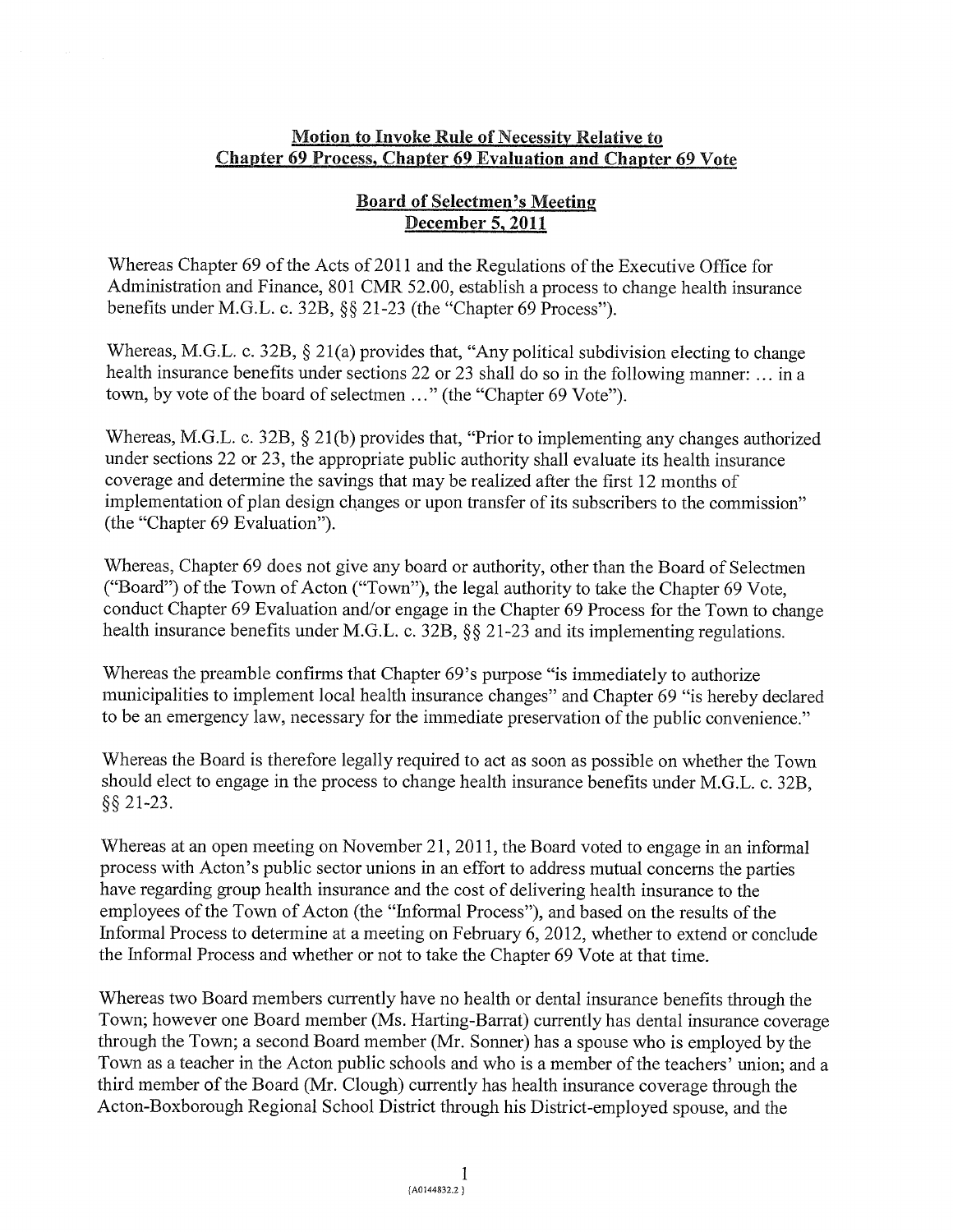Town and the District are participating governmental units on health insurance matters under <sup>a</sup> Health Insurance Trust Agreement.

Whereas, three of the Board's five members therefore have actual or potential conflicts and are disqualified from participation in the Informal Process, the Chapter <sup>69</sup> Vote, Chapter <sup>69</sup> Evaluation and/or the Chapter 69 Process conducted by the Board on behalf of the Town; the Board lacks <sup>a</sup> quorum to act in <sup>a</sup> timely manner on the Informal Process, Chapter <sup>69</sup> Vote, the Chapter <sup>69</sup> Evaluation and the Chapter <sup>69</sup> Process; and the lack of <sup>a</sup> quorum is solely due to members being disqualified by conflicts as set forth above.

Whereas, in these circumstances, Town Counsel has advised that the Board invoke the Rule of Necessity relative to the Town's Informal Process, Chapter <sup>69</sup> Vote, Chapter <sup>69</sup> Evaluation and Chapter <sup>69</sup> Process, and such advice is consistent with the advice provided by the General Counsel of the State Ethics Commission to the General Counsel of the Executive Office for Administration and Finance dated September 2, <sup>2011</sup> on the same subject.

NOW THEREFORE,  $M_1$  Clause  $\Delta$  moves that the Acton Board of Selectmen invoke the Rule of Necessity to allow Board members, who would otherwise be disqualified, to participate in the deliberation of and action on the Informal Process, Chapter <sup>69</sup> Vote, Chapter <sup>69</sup> Evaluation and Chapter <sup>69</sup> Process relative to changing health insurance benefits under M.G.L. c. 32B, § <sup>2</sup> 1-23 and its implementing regulations or otherwise; and further moves that the Board's minutes shall reflect that the Board would otherwise lack <sup>a</sup> quorum to conduct such deliberations, take such action, take such vote, or engage in such process because of such disqualifications, and that the Rule of Necessity is being used to allow the Board to validly deliberate, act, vote and proceed with respect to these matters.

re, act, vote and proceed with respect<br>So Moved by Selectman **Classifical**<br>Seconded by Selectman Gusico Record of Vote:

| Selectman                | Yes | $\mathbb{N}$ 0 | Abstaining | <b>Taking No Part</b> |
|--------------------------|-----|----------------|------------|-----------------------|
| Mike Gowing              |     |                |            |                       |
| Janet K. Adachi          |     |                |            |                       |
| Pamela A. Harting-Barrat |     |                |            |                       |
| John Sonner              |     |                |            |                       |
| David Clough             |     |                |            |                       |

The foregoing is an accurate record of the proceedings of the Acton Board of Selectmen on December 5, 2011.

<u>Inico ICC.</u>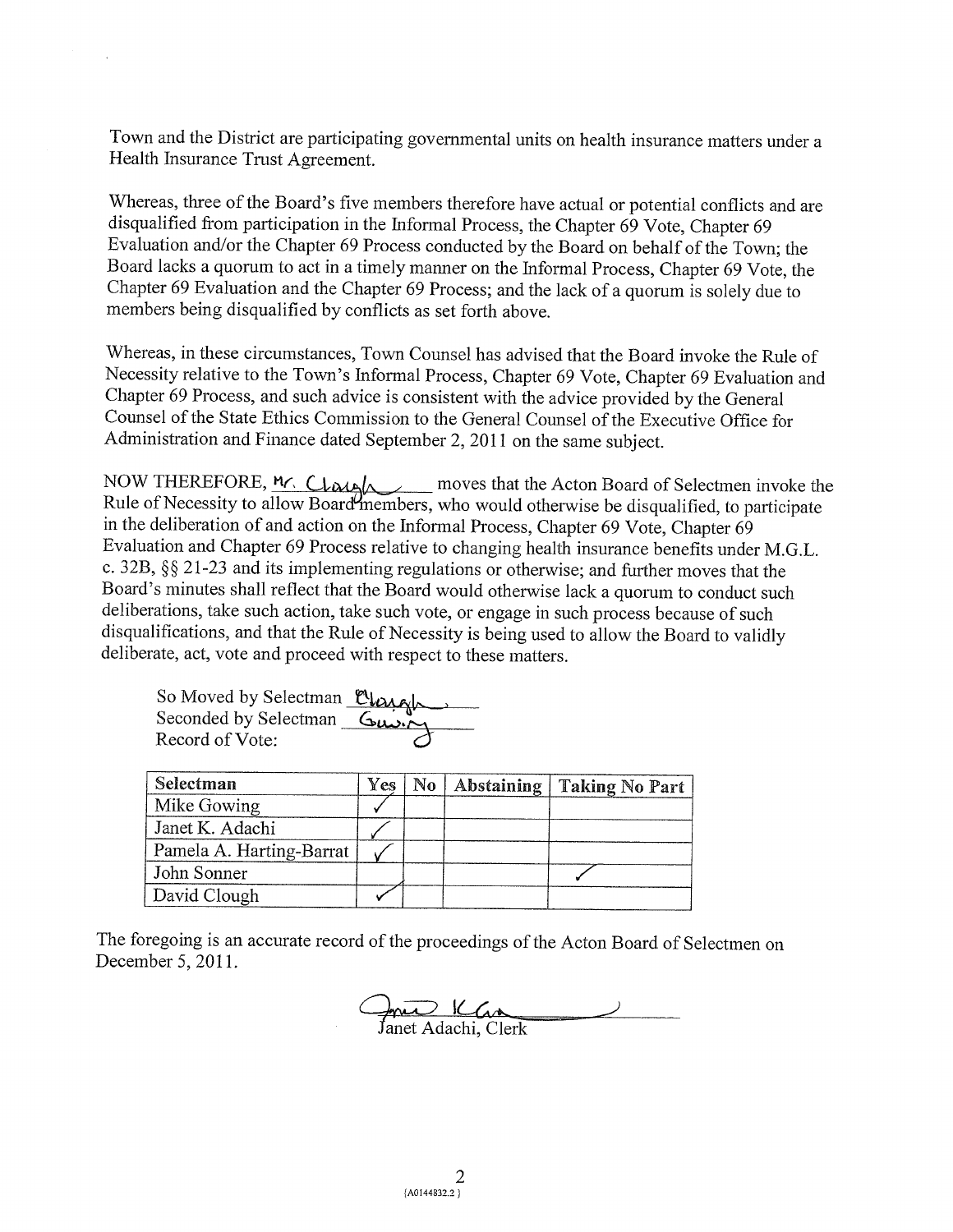|   |   | <b>Xerox DocuShare</b> ®<br>manager Logout My DocuShare My Tasks<br>Advanced                                                                                            |       | <b>Home</b>   |             |               | Content Map   What's New   Help<br>Search <b>Inst</b> This Collection |    |
|---|---|-------------------------------------------------------------------------------------------------------------------------------------------------------------------------|-------|---------------|-------------|---------------|-----------------------------------------------------------------------|----|
|   |   | Location: Home » Public Meetings » Board of Selectmen » 2011 » 12-05 » Agenda Listing                                                                                   |       |               |             |               |                                                                       |    |
|   |   | Agenda                                                                                                                                                                  |       |               |             | $\bm{\nabla}$ | $ T $ Properties<br>Add to Favorites                                  |    |
|   |   | Edit Selected<br>Go<br> Go <br>Add                                                                                                                                      |       |               |             | Refresh       |                                                                       | ÞК |
|   |   | <b>Type Title</b>                                                                                                                                                       | Owner | Edited        | <b>Size</b> |               | Actions                                                               |    |
|   | 品 | 010 Agenda, Board of Selectmen,<br>December 5, 2011<br>Scanned with FlowPort '2011 Meeting<br>Week Cover Sheet' Cover Sheet                                             | admin | 12/02/11      | 113<br>KB   | 囗             |                                                                       |    |
|   | 恸 | 020 (3) National Grid Gas Main<br>Petition for 294 Main Street<br>Scanned with FlowPort '2011 Meeting<br>Week Cover Sheet' Cover Sheet                                  | admin | 12/02/11      | 196<br>KB   |               | ⊡ඔ⊠©⊽                                                                 |    |
|   | 閊 | 030 (4) Special Permit, Bueno Y Sano,<br>Increase seating, 263 Main Street<br>Scanned with FlowPort '2011 Meeting<br>Week Cover Sheet' Cover Sheet                      | admin | 12/02/11      | 903<br>KB   |               | k den a                                                               |    |
|   | 丽 | 040 (5) Common Victuller License,<br>Bueno Y Sano, 263 Main Street<br>Scanned with FlowPort '2011 Meeting<br>Week Cover Sheet' Cover Sheet                              | admin | 12/02/11      | 212<br>КB   |               | <b>RIGRA</b>                                                          |    |
|   | 恸 | 050 (6) 2020 Presentation<br>Scanned with FlowPort '2011 Meeting<br>Week Cover Sheet' Cover Sheet                                                                       | admin | 12/02/11 3 MB |             |               | <b>Ω图图门 ×</b>                                                         |    |
| Ш | 큡 | 060 (8) Annual License Renewal<br>Scanned with FlowPort '2011 Meeting<br>Week Cover Sheet' Cover Sheet                                                                  | admin | 12/02/11      | КB          |               | $536$ 20000                                                           |    |
|   | 罰 | 060 (9) Memo From Manager Ledoux<br>re: Informal Health Insurance Process<br>Scanned with FlowPort '2011 Meeting<br>Week Cover Sheet' Cover Sheet                       | admin | 12/02/11      | 91<br>ΚB    |               | 网图图画区                                                                 |    |
| Ð | 뛂 | 070 (10) Disclosure of Financial<br>Interest, Mary Wilson, Acton/Boxboro<br><b>Arts Council</b><br>Scanned with FlowPort '2011 Meeting<br>Week Cover Sheet' Cover Sheet | admin | 12/02/11      | 123<br>KΒ   |               | 200⊙ ⊽                                                                |    |
| Ð | 퍠 | 080 (11) Request for Payment of<br>Sewer Assesment at Closing, 99<br><b>Parker Street</b><br>Scanned with FlowPort '2011 Meeting<br>Week Cover Sheet' Cover Sheet       | admin | 12/02/11      | 153.<br>ΚB  |               | ଯ®⊠ଘ ∆                                                                |    |
|   | 吊 | 085 (13) Solar Grant Final Contract<br>Scanned with FlowPort '2011 Meeting                                                                                              | admin | 12/02/11      | 168<br>KВ   |               | 国国图ロュ                                                                 |    |